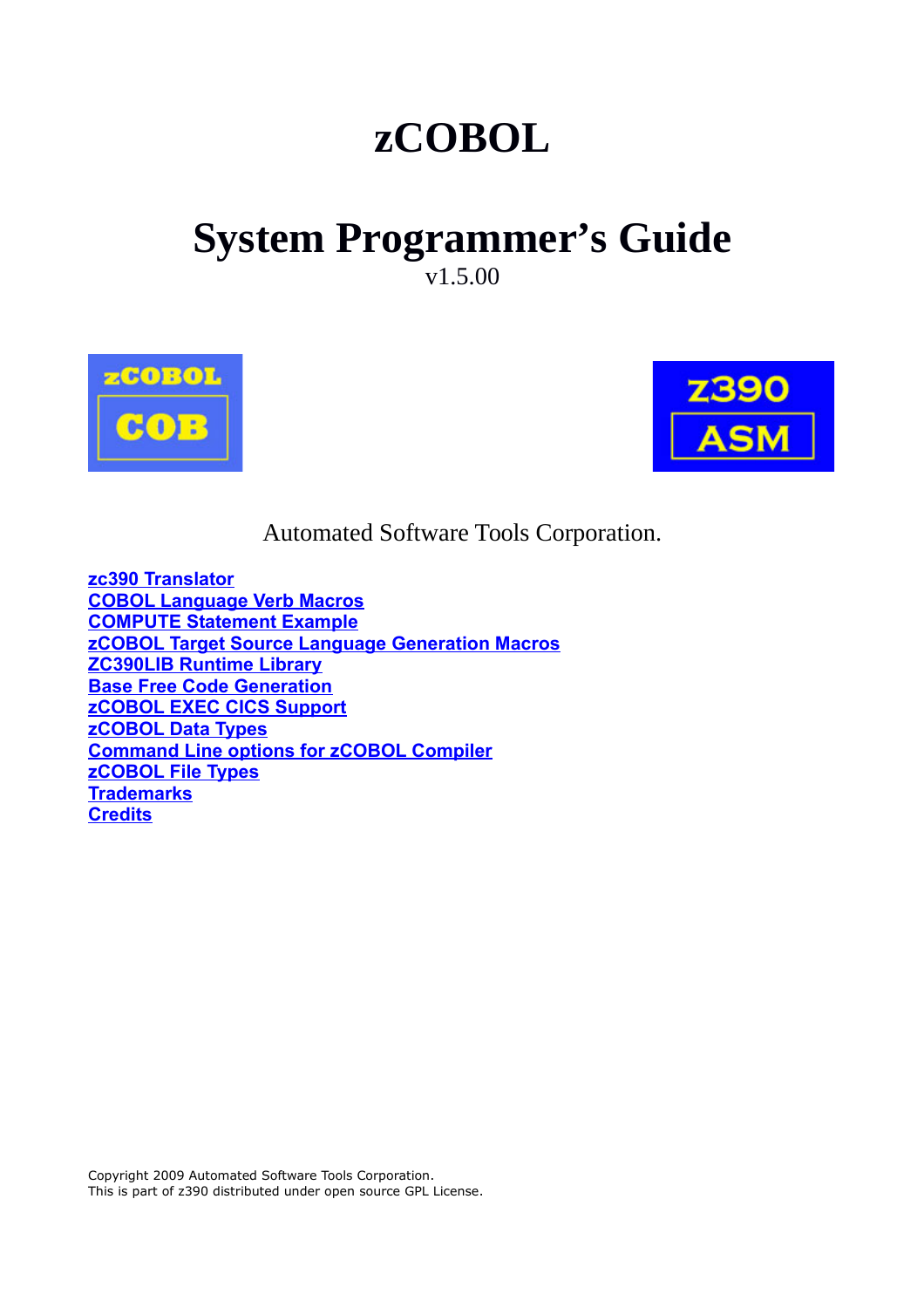#### <span id="page-1-0"></span>**zc390 Translator**

The zc390 translator is a java regular expression based parser which reads COBOL source program and generates HLASM compatible mainframe assembler source program in one pass. Each recognized COBOL verb starts a new assembler macro call statement with all the parameters up to the next verb, period, or paragraph label passed as positional parameters. Periods generate a separate macro call to PERIOD to generate end to all the structures in the previous sentence. Paragraph and section labels generate call to LABEL with the name and type of label to generate. All hyphens in names are translated to underscores for HLASM compatibility.

# <span id="page-1-2"></span>**COBOL Language Verb Macros**

All the macros for the COBOL language verbs and section headings are stored in the macro library z390\zcobol. These macros parse the parameters, validate them for any syntax errors, and issue calls to generation macros in separate directory as described below. For example, the zcobol\IF.MAC macro generates multiple calls to the generation macros GEN\_COMP, GEN\_BC GEN\_B, and GEN\_LABEL. There are no language specific code generation macros in the zCOBOL directory so it is shared across multiple target language environments. All the macros are written in structured form using the [z390 ZSTRMAC SPE](http://www.z390.org/z390_ZSTRMAC_Structured_Macro_Support.htm) structured programming extensions such as AIF, AELSEIF, AELSE, AEND, AWHILE, etc. As a result there are no explicit AGO or AIF labels in these macros.

## <span id="page-1-1"></span>**COMPUTE Statement Example**

The COBOL compute statement now supported in v1.5.00d is a good example to study to understand how the zCOBOL compiler works. The steps followed to compile the following MOVE and COMPUTE statements are as follows:

```
 77 FLT-SRT USAGE FLOAT-SHORT OCCURS 2.
........ 
MOVE 1.1 TO FLT-SRT(2)
COMPUTE FLT-SRT(2) = FLT-SRT(2)+2.2
```
- 1 zc390 translator generates the following 2 zCOBOL verb macro call statements MOVE 1.1,'TO',FLT\_SRT,"(',2,')' COMPUTE FLT SRT,  $(\sqrt{1},2,1)$ ', =, FLT SRT, '(", 2, ')', +, 2.2
- 2 The MOVE macro uses shared copybook routine GET\_FIELD\_PARM to parse the two fields for MOVE and store resulting field name and symbol table index. For the literal 1.1 the index is 0, for the subscripted field, the name is set to explicit register reference including length 0ffset(length,register) and the code is generated to set the register to address of the subscripted field.
- 3 The MOVE macro next issues call to GEN\_MOVE with the source and target field names and system table indexes.
- 4 The GEN\_MOVE macro checks the type of each field and generates appropriate code to move value from source to target field. In this case it uses LARL to set register to address of DFP short value of 1.1 in literal table and then generates MVC to move the literal to the target subscripted field.
- 5 The COMPUTE uses GET\_FIELD\_PARM to obtain name and index of target field and then extracts parms in expression following the = and then calls ZC\_CALC macro to generate code for expression and store result in specified target field. This macro can be used by IF and other verb macros to calculate expression for loop etc.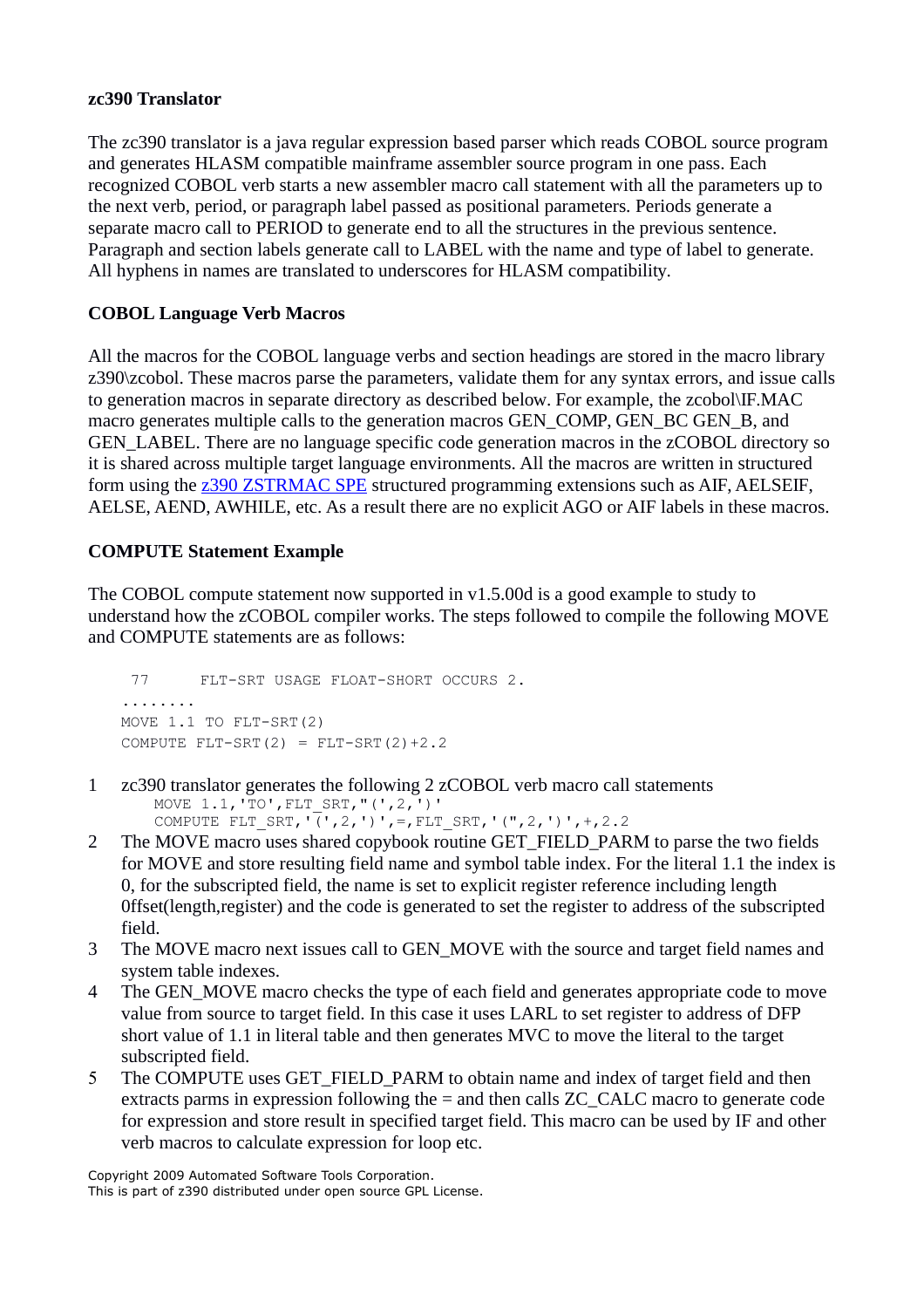6 The ZC\_CALC macro parsers the expression parameters into Backus Normal Form using two stacks. One stack has the operators in expression and the other has the field parm index pointers. Following the rules of precedence, the operators and associated parameter pointers are removed from the stacks and stored sequentially in an operation table containing the operators, 2 operands, and the target field for each operation. Temporary storage fields are represented using negative indexes instead of position and a table of temporary fields created along with their type is maintained. A queue of free temporary fields is maintained and once a temporary field has been used in an operation, that temporary field is on the free queue for reuse rather than allocating a new temporary storage field. Once the expression has been parsed and all the operation table entries have been generated, the last target field is replaced with the result field passed to ZC\_CALC and then the operation table is scanned and the generation macros for each operation are called to generate code to perform the operation. Just prior to generating code for an operation, the two input parameter types are used to determine the required type of result to minimize any loss of precision during the calculations. A call to GEN\_MOVE is made to move the first operand field to the target field prior to performing add, subtract, etc. on the target field for operation. If the first operand is the same as the target field, the move can be omitted but that is not always possible to determine in the case of subscripting and indexing where different variables may just happen to have the same value. The called generation macros GEN\_ADD, GEN\_SUB, GEN\_MPY, and GEN\_DIV check the field types and perform the necessary conversion when types do not match.

The generated zCOBOL HLASM assembler code for these 2 COBOL statements is as follows:

```
0000DC (1/99)652 * MOVE 1.1 TO FLT-SRT(2)
0000DC (1/100)653 MOVE 1.1,TO,FLT_SRT,'(',2,')'
0000DC C02900000004 000004 (29/28)660+ IILF R2,(2-1)*4 (LIT-1)*LEN
0000E2 4122D058 000220 (29/29)661+ LA R2,FLT_SRT(R2)
0000E6 C0100000006D 0001C0 (30/193)664+ LARL R1,=ED'1.1'
0000EC D20320001000 (30/194)665+ MVC 0(4,R2),0(R1)
0000F2 (1/101)668 * COMPUTE FLT-SRT(2) = FLT-SRT(2)+2.20000F2 (1/102)669 COMPUTE FLT SRT,'(',2,')',=,FLT SRT,'(',2,')',+,2.2
0000F2 C0F900000004 000004 (29/28)677+ IILF R15,(2-1)*4 (LIT-1)*LEN
0000F8 41FFD058 000220 (29/29)678+ LA R15,FLT_SRT(R15)
0000FC C02900000004 000004 (29/28)688+ IILF R2,(2-1)*4 (LIT-1)*LEN
000102 4122D058 000220 (29/29)689+ LA R2,FLT_SRT(R2)
000106 D203F0002000 (30/64)694+ MVC 0(4,R15),0(R2)
00010C 780F0000 (34/132)697+ LE F0,0(R15)
000110 B3D40000 (34/133)698+ LDETR F0,F0,0
000114 C0E000000052 0001B8 (34/134)699+ LARL R14,=DD'2.2'
00011A 681E0000 (34/135)700+ LD F1,0(R14)
00011E B3D21000 (34/136)701+ ADTR F0,F0,F1
000122 B3D50000 (34/137)702+ LEDTR F0,0,F0,0
000126 700F0000 (34/138)703+ STE F0,0(R15)
```
See the results for this calculation in the regression test zcobol\test\TESTSIX1.CBL. Note that using DFP the result is exactly 3.3 which is not the case when using HFP COMP-1 floating point due to conversion to base 2 versus base 10. The zcobol\ZC\_CALC.MAC macro is written in [ZSTRMAC structured conditional macro assembler](http://www.z390.org/z390_ZSTRMAC_Structured_Macro_Support.htm) consisting of about 850 lines of code with no AGO statements.

Copyright 2009 Automated Software Tools Corporation. This is part of z390 distributed under open source GPL License.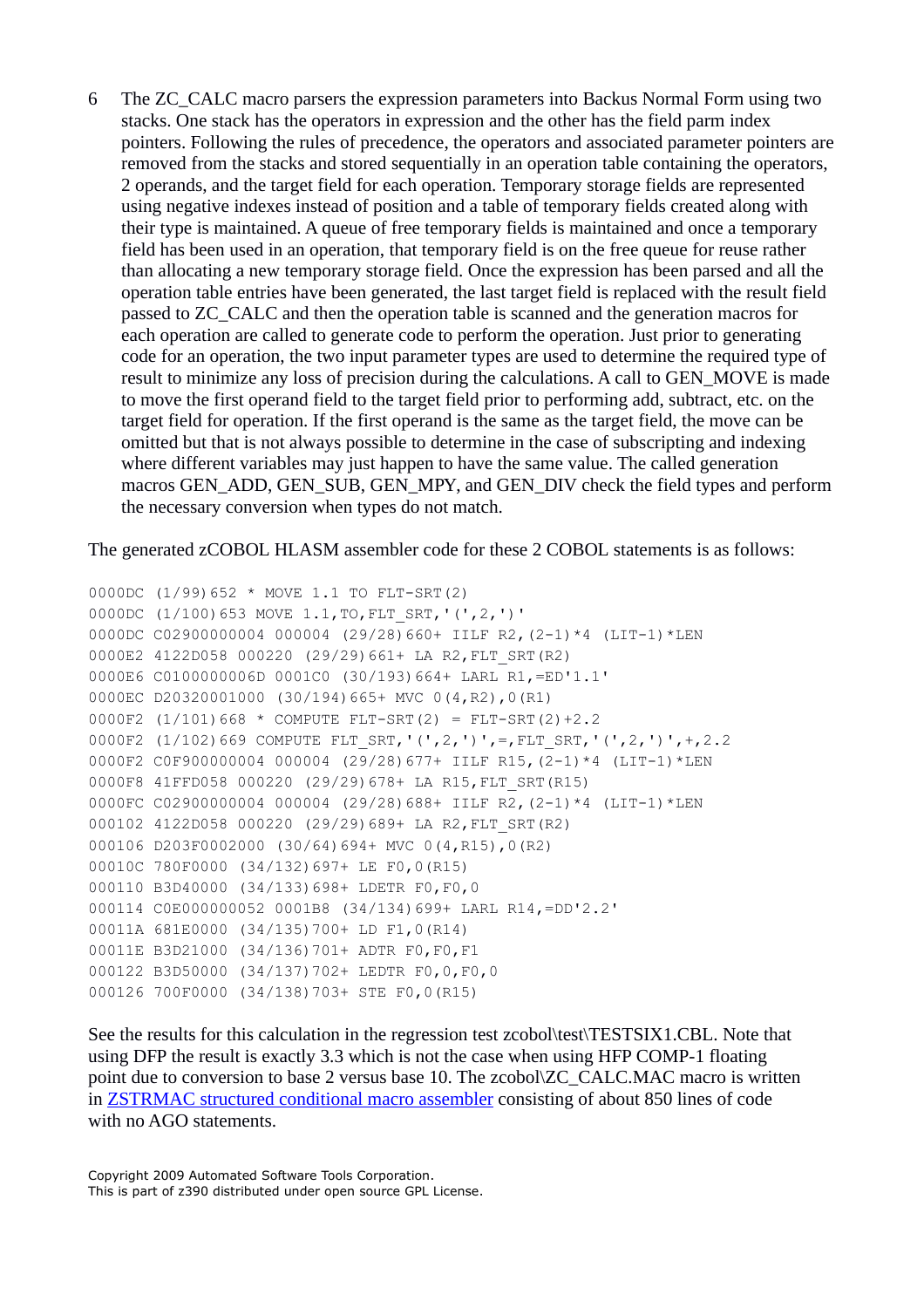## <span id="page-3-1"></span>**zCOBOL Target Source Language Generation Macros**

All the target source language generation macros called by the COBOL verb macros in z390\zcobol are stored in the following directories by target language:

| $z390\zeta z \cosh\zeta z \zeta 390$ | Generate HLASM compatible mainframe assembler source program |  |
|--------------------------------------|--------------------------------------------------------------|--|
| $z390\zeta z \cobol\eta w$ ava       | Generate J2SE java compatible source program                 |  |
| $z390\zeta$ zcobol $\zeta$           | Generate MS Visual Express C compatible source program       |  |
| $z390\zeta z \cobol\{i586$           | Generate HLA/MASM Intel assembler compatible source program  |  |

Current only the z390 HLASM compatible source generation macros are being fully developed along with the required runtime support functions stored in the zcobol\z390\ZC390LIB.390 dynamically loaded runtime module. However the zCOBOL demos include a hello world COBOL program which can be compiled and executed in each of the target environments form the same zcobol\demo\HELLO.CBL source program. The following commands generate the corresponding source language equivalent and executable:

| Command           | Generated Source Code Target | Generated Executable Code        |
|-------------------|------------------------------|----------------------------------|
| ZC390CLG          | zcobol\demo\HELLO.MLC/BAL    | zcobol\demo\HELLO.390 requires   |
| zcobol\demo\HELLO |                              | z390 and J2SE on Windows/Linux   |
| <b>ZCJAVCLG</b>   | zcobol\demo\HELLO.java       | zcobol\demo\HELLO.class requires |
| zcobol\demo\HELLO |                              | J2SE on Windows/Linux            |
| <b>ZCVCECLG</b>   | zcobol\demo\HELLO.ccp        | zcobol\demo\HELLO.exe requires   |
| zcobol\demo\HELLO |                              | MS VCE runtime on Windows        |
| ZC586CLG          | zcobol\demo\HELLO.HLA/ASM    | zcobol\demo\HELLO.exe requires   |
| zcobol\demo\HELLO |                              | HLA, MASM, and MS VCE runtime    |
|                   |                              | on Windows                       |

If you are interested in joining in the open source zCOBOL development effort in any of the 4 target language environments or want to add another target language environment, join the **zcobol** [development email discussion group](http://tech.groups.yahoo.com/group/zcobol/) and make your interests known. Melvyn Maltz is currently developing additional EXEC CICS support for zCOBOL programs.

# <span id="page-3-0"></span>**ZC390LIB Runtime Library**

The z390\zcobol\z390 code generation macro directory also contains all the source code and the ZC390CVT.CPY copybook required to build the z390\linklib\ZC390LIB.390 runtime load module which is dynamically loaded by all generated z390 zCOBOL programs. This module contains the following components:

| ZC390LIB.MLC       | Contains ZC390LIB CSECT and COPY ZC390CVT to include all                   |  |
|--------------------|----------------------------------------------------------------------------|--|
|                    | object modules following the CVT at the beginning                          |  |
|                    | ZC390NUC.MLC   Included module with system function routines such as CALL, |  |
|                    | GOBACK, STOPRUN, PERFORM, and PMCHECK to check for end                     |  |
|                    | of current performed paragraph or section                                  |  |
| ABORT.MLC          | Contains module called to abort execution with reason code                 |  |
| ACCEPT.MLC         | Contains support for ACCEPT date, time, day of week                        |  |
| DISPLAY.MLC        | display any type field or literal                                          |  |
| <b>INSPECT.MLC</b> | Inspect field tallying, replacing, or transforming.                        |  |

Copyright 2009 Automated Software Tools Corporation.

This is part of z390 distributed under open source GPL License.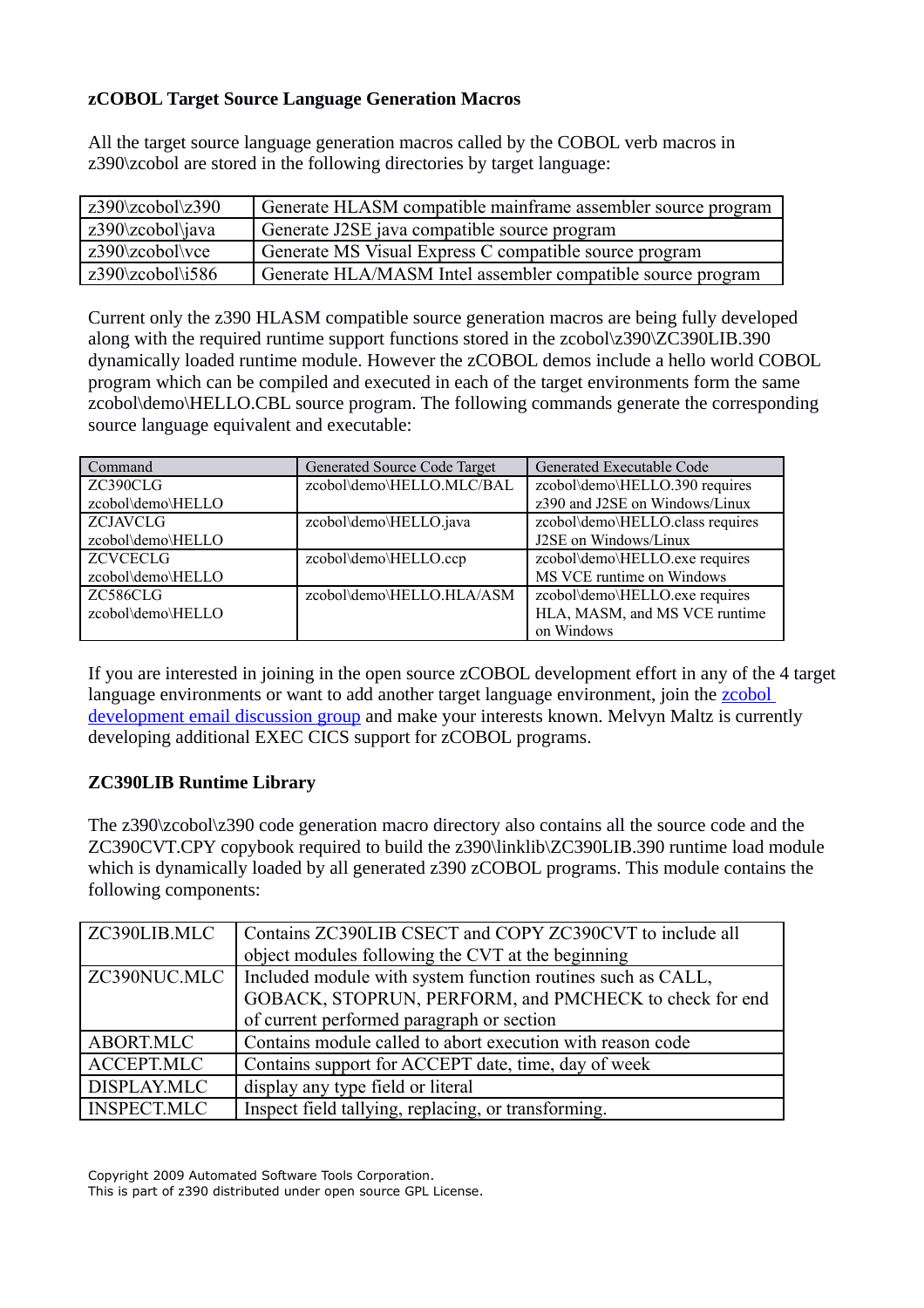The ZC390CVT.CPY copybook is used in every zCOBOL generated program to define the DSECT addressed by register 9. The same copybook is also used in ZC390LIB.MLC to generate the CVT at the beginning of the ZC390LIB.390 runtime load module with addresses of all the entries followed by work areas used by the code generation macros.

#### <span id="page-4-2"></span>**Base Free Code Generation**

The zCOBOL code generation macros in zcobol\z390 generate base free code for the procedure division using relative instructions for both branch addressing and for literal addressing as required. The only address constants generated in zCOBOL programs are for statically linked CALL's to other zCOBOL or assembler programs. The only limit on the combined size of working storage and the procedure division is 16 MB. In order to use relative addressing for literals, all odd length literals are padded to even lengths. The LARL instruction is used to set address of data field or literal field as required for use in following RX type instructions. To address working storage and linkage section data fields, conventional base registers are dynamically allocated as required for use in RX type instructions. Since R13 always points to the beginning of working-storage, no dynamic base registers are required for access to data items in the first 4k of working storage.

## <span id="page-4-1"></span>**zCOBOL EXEC CICS Support**

When the option CICS is specified on the command line for ZC390C, ZC390CL, or ZC390CLG, then the zcobol\ZCOBOL. MAC global option &ZC\_CICS is set on and the following changes in code generation are made:

- 1 The CICS option will generate call to DFHEIENT to initialize CICS prior to executing user code starting at the first program CSECT.
- 2 A DFHEISTG DSECT is generated at the beginning of working-storage instead of WSLOC LOCTR and warnings are generated for any data VALUE clauses defined in working-storage section.

| <b>USAGE</b>       | <b>PICTURE</b>        | Z390      | Description                                       |
|--------------------|-----------------------|-----------|---------------------------------------------------|
|                    |                       | Assembler |                                                   |
|                    |                       | Type      |                                                   |
| <b>COMP</b>        | S9(4)                 | H         | 16 bit binary                                     |
| <b>COMP</b>        | S9(9)                 | F         | 32 bit binary                                     |
| <b>COMP</b>        | S9(18)                | G         | 64 bit binary                                     |
| <b>COMP</b>        | S9(39)                | $\rm{O}$  | 128 bit binary                                    |
| <b>FLOAT-HEX-7</b> | COMP-1                | EH        | HFP short 7 digits                                |
| FLOAT-HEX-15       | COMP-2                | DH        | HFP long - 15 digits                              |
| FLOAT-HEX-30       |                       | LH        | HFP extended - 30 digits                          |
| FLOAT-BINARY-7     |                       | EB        | BFP short 7 digits                                |
| FLOAT-BINARY-16    |                       | DB        | BFP long - 16 digits                              |
| FLOAT-BINARY-34    |                       | LB        | BFP extended - 34 digits                          |
| FLOAT-DECIMAL-7    | <b>FLOAT-SHORT</b>    | EB        | DFP short 7 digits                                |
| FLOAT-DECIMAL-16   | <b>FLOAT-LONG</b>     | DB        | DFP long - 16 digits                              |
| FLOAT-DECIMAL-34   | <b>FLOAT-EXTENDED</b> | LB        | DFP extended - 34 digits                          |
| COMP-3             | S9(31)                | P(3)      | Packed decimal up to 31 digits with option EXTEND |
|                    | S9(31)                | Z(3)      | Zoned Decimal up to 31 digits with option EXTEND  |
|                    |                       |           | (uses PD support)                                 |

### <span id="page-4-0"></span>**zCOBOL Data Types**

Copyright 2009 Automated Software Tools Corporation.

This is part of z390 distributed under open source GPL License.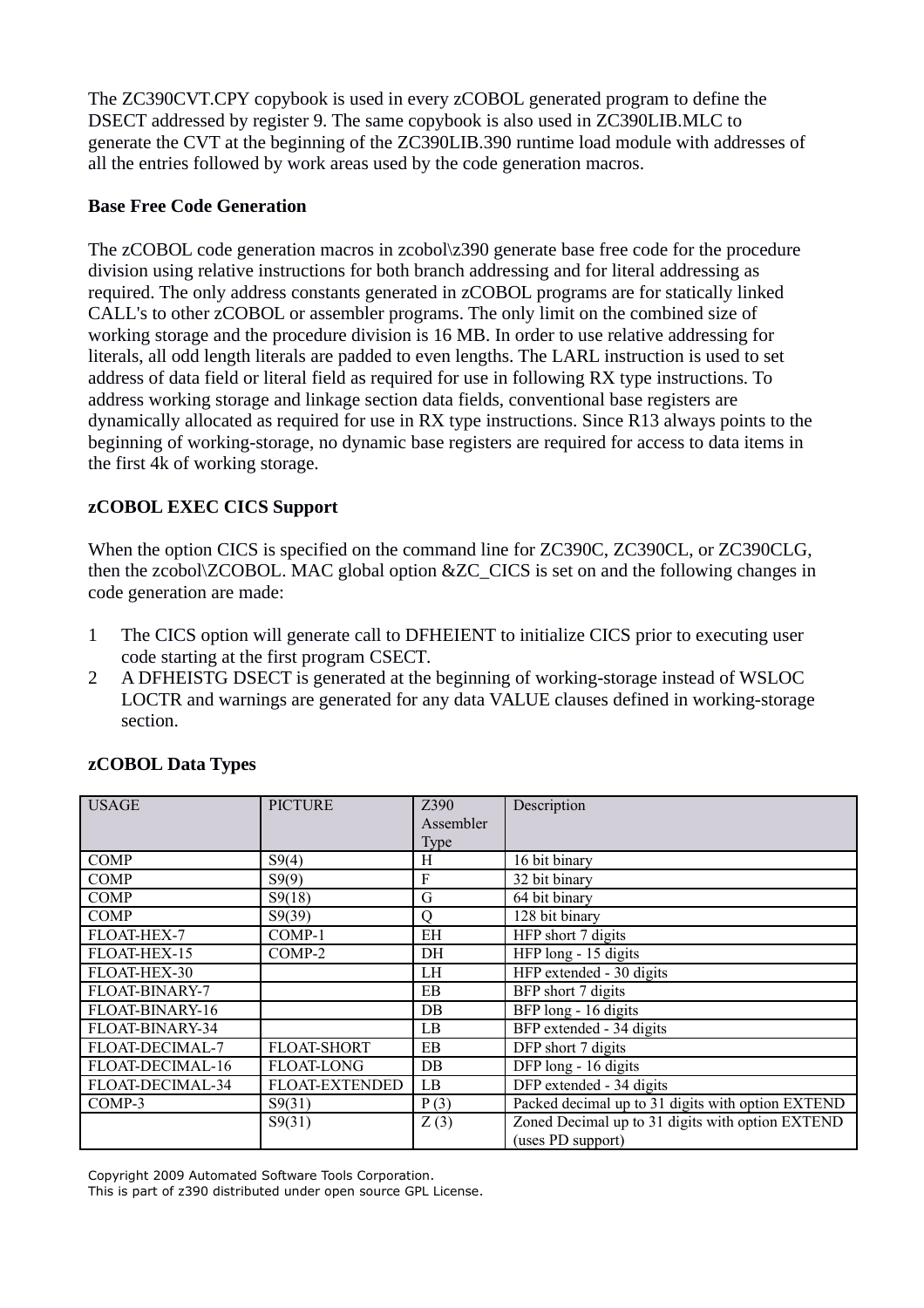|                         | $\Lambda$ |          | <b>Characters</b>             |
|-------------------------|-----------|----------|-------------------------------|
| <b>FLOAT-SHORT</b>      |           | EH.EB.ED | Use option FLOAT(HFP/BFP/DFP) |
| FLOAT-LOG               |           | DH.DB.DD | Use option FLOAT(HFP/BFP/DFP) |
| FLOAT-EXTENDED          |           | LH.LB.LD | Use option FLOAT(HFP/BFP/DFP) |
| <b>POINTER</b>          |           |          | 31 bit binary                 |
| <b>PROCEDUREPOINTER</b> |           |          |                               |

1 The zCOBOL option FLOAT(HEX/BINARY/DECIMAL) can be used to change the default from DECIMAL to HEX or BINARY for the generic types FLOAT-SHORT, FLOAT-LONG, and FLOAT-EXTENDED.

2 COMP-3 packed and also zoned decimal are limited to 18 digits per COBOL standard unless option EXTEND is set allowing up to 31 digits for both packed decimal and zoned decimal fields.z390 and zCOBOL options include the following:

### <span id="page-5-0"></span>**Command Line options for zCOBOL Compiler**

To turn off an option that is on, prefix the option name with NO on command line or in OPT options file.

| Option         | Defa           | Description                                                            |  |
|----------------|----------------|------------------------------------------------------------------------|--|
|                | ult            |                                                                        |  |
| @file          | NO             | Retrieve additional options from free form text file with default      |  |
|                |                | suffix OPT. Options can be specified delimited by spaces on as many    |  |
|                |                | lines as requires. All characters on a line following * are ignored as |  |
|                |                | comments. The @file option can be nested. The default path is the      |  |
| <b>CICS</b>    | N <sub>O</sub> | program path.<br>Parse COBOL EXEC CICS commands into z390 EXEC CICS    |  |
|                |                |                                                                        |  |
|                |                | compatible macro calls and also rename working storage to<br>DFHEISTG. |  |
| <b>COMMENT</b> | <b>YES</b>     | Generate MLC comments showing original COBOL statement                 |  |
|                |                | preceding each macro call statement.                                   |  |
| <b>EXTEND</b>  | <b>YES</b>     | Support up to 31 digits for DISPLAY (Z) and COMP-3 (P) type data       |  |
|                |                | items rather than limiting precision to ANSI 1985 standard of 18.      |  |
| <b>FLOAT</b>   | <b>YES</b>     | Set type of floating point for usage FLOAT-SHORT, FLOAT-LONG,          |  |
| (DECIMAL)      |                | and FLOAT-EXTENDED. The choices are FLOAT(HEX) for                     |  |
|                |                | Hexadecimal Floating Point (HFP) like COMP-1 and COMP-2,               |  |
|                |                | FLOAT(BINARY) for Binary Floating Point (BFP), or the default          |  |
|                |                | FLOAT(DECIMAL) for Decimal Floating Point (DFP).                       |  |
| R64            | <b>YES</b>     | Generate 64 bit instructions for the 16 GPR registers where            |  |
|                |                | appropriate. NOR64 restricts code generation to only use lower 32      |  |
|                |                | bits of 16 GPR registers as required by z/VSE and some other           |  |
|                |                | operating environments. (Note option TRUNC and NOR64 results in        |  |
|                |                | use of DXR instead of DGR which is more efficient.)                    |  |
| <b>TRACE</b>   | NO             | Generate WTO display of paragraph name at entry to each new            |  |
|                |                | paragraph in NO procedure division. This provides high level trace     |  |
|                |                | as opposed to using the z390 TRACE(E) option which generates           |  |
|                |                | instruction level trace.                                               |  |
| <b>TRUNC</b>   | N <sub>O</sub> | Truncate binary data types F, G, and H to specified number of digits   |  |
|                |                | in PICTURE.                                                            |  |
| <b>WARN</b>    | <b>YES</b>     | Generate level 4 MNOTE warnings from zCOBOL macros                     |  |

Copyright 2009 Automated Software Tools Corporation.

This is part of z390 distributed under open source GPL License.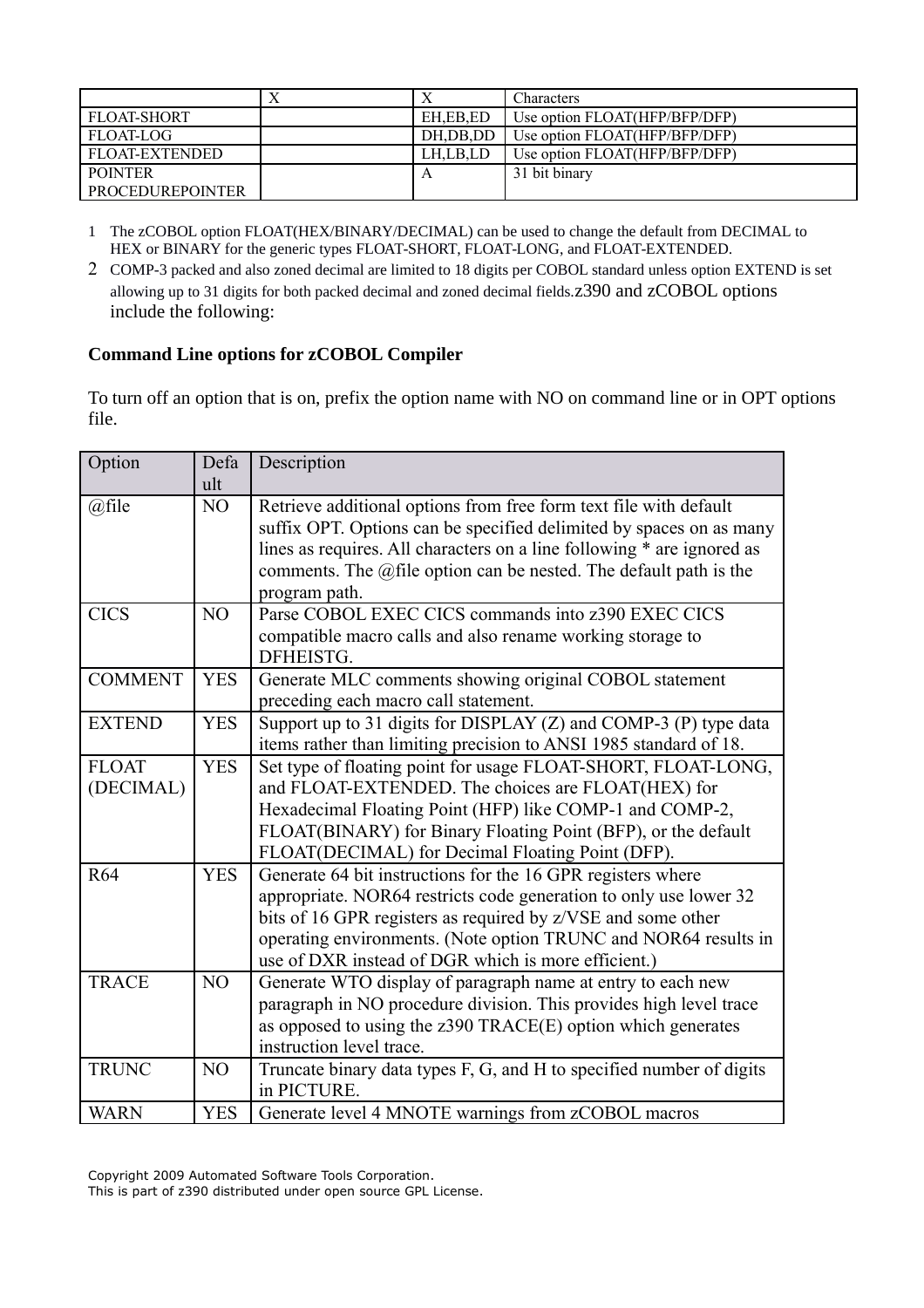• Options are passed to the zCOBOL macro stage via CBL macro call with the options defined as positional parameters

| <b>TYPE</b> | Format       | <b>File Description</b>                                                                                                                                                                                                             | File or Report Format Description                                                                                                                                                                                                                                                                                                                                                                                                                                                                       |
|-------------|--------------|-------------------------------------------------------------------------------------------------------------------------------------------------------------------------------------------------------------------------------------|---------------------------------------------------------------------------------------------------------------------------------------------------------------------------------------------------------------------------------------------------------------------------------------------------------------------------------------------------------------------------------------------------------------------------------------------------------------------------------------------------------|
| <b>CBL</b>  | <b>ASCII</b> | COBOL source program                                                                                                                                                                                                                | 1-6 sequence $#$ , 7 Comment if not                                                                                                                                                                                                                                                                                                                                                                                                                                                                     |
|             |              |                                                                                                                                                                                                                                     | space, 8-11 area A, 12-72 area B                                                                                                                                                                                                                                                                                                                                                                                                                                                                        |
| <b>MLC</b>  | <b>ASCII</b> | Macro assembler source<br>program generated by phase 1<br>of the zCOBOL compiler<br>which uses zcobol.class regular<br>expression based parser in<br>z390.jar to read CBL source<br>file and create MLC source file<br>in one pass. | Macro call. for each COBOL statement<br>starting in area A and for each COBOL<br>verb found in area B. Working storage<br>data items are mapped to WS macro<br>call with level as first parameter. Each<br>macro call name is followed by<br>positional parameters found following<br>verb up to next verb or period. Periods<br>are mapped to PERIOD macro call.<br>Parameters of the form keyword() are<br>passed as single parameter. Other (and<br>) are passed as separate parameter in<br>quotes. |
| <b>BAL</b>  | <b>ASCII</b> | HLASM compatible source<br>code generated by phase 2 of<br>the zCOBOL compiler when<br>using ZC390C or ZC390CLG<br>commands.                                                                                                        | HLASM compatible source statements<br>generated by the zcobol+zcobol\z390<br>macros during expansion of the<br>generated MLC file.                                                                                                                                                                                                                                                                                                                                                                      |
| <b>JAVA</b> | <b>ASCII</b> | J2SE Java compatible source<br>program file generated by<br>phase 2 of the zCOBOL<br>compiler when using ZCJAVC<br>or ZCJAVCLG commands.                                                                                            | Java source statements generated by<br>the zcobol+zcobol\java macros during<br>expansion of the generated MLC file.                                                                                                                                                                                                                                                                                                                                                                                     |
| <b>CPP</b>  | <b>ASCII</b> | MS Visual Express C<br>compatible source program file<br>generated by phase 2 of the<br>zCOBOL compiler when using<br><b>ZCVCEC or ZCVCECLG</b><br>commands.                                                                        | MS Visual Express C compatible<br>source statements generated by the<br>zcobol+zcobol\vce macros during<br>expansion of the generated MLC file.                                                                                                                                                                                                                                                                                                                                                         |
| <b>HLA</b>  | <b>ASCII</b> | HLA/MASM compatible<br>source program file generated<br>by phase 2 of the zCOBOL<br>compiler when using ZC586C<br>or ZC586CLG commands.                                                                                             | HLA/MASM compatible source<br>statements generated by the<br>zcobol+zcobol\i586 macros during<br>expansion of the generated MLC file.                                                                                                                                                                                                                                                                                                                                                                   |

# <span id="page-6-0"></span>**zCOBOL File Types**

Copyright 2009 Automated Software Tools Corporation. This is part of z390 distributed under open source GPL License.